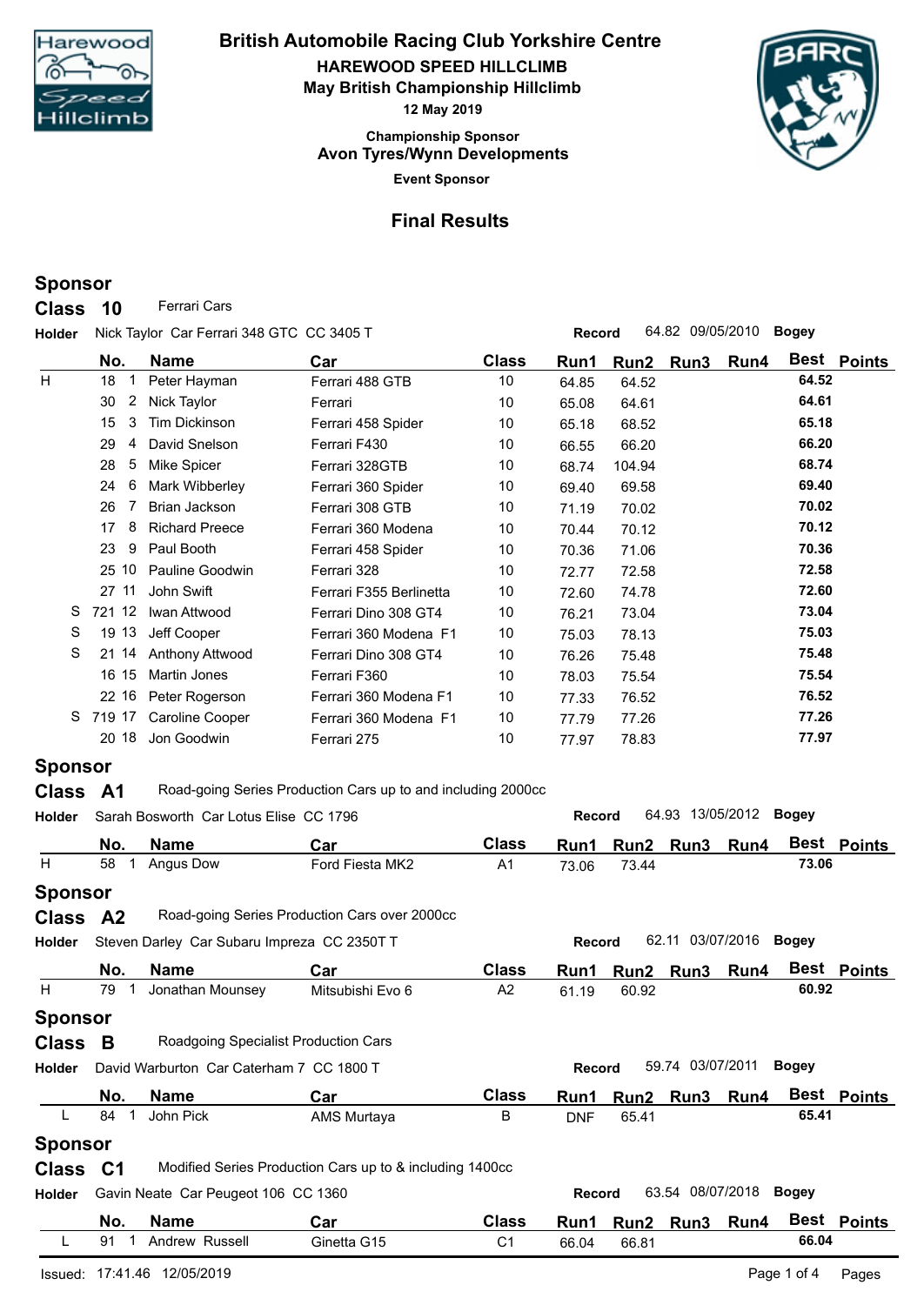| L              | 92                       | <b>Eric Morrey</b>                          | Hillman Imp                                                              | C <sub>1</sub>    | <b>DNF</b>     |                           |                     |                        |              |               |
|----------------|--------------------------|---------------------------------------------|--------------------------------------------------------------------------|-------------------|----------------|---------------------------|---------------------|------------------------|--------------|---------------|
| <b>Sponsor</b> |                          |                                             |                                                                          |                   |                |                           |                     |                        |              |               |
| <b>Class</b>   | C <sub>2</sub>           |                                             | Modified Series Production Cars 1401cc and up to & including 2000cc      |                   |                |                           |                     |                        |              |               |
| Holder         |                          | Sarah Bosworth Car Lotus Elise CC 1796      |                                                                          |                   | Record         |                           | 60.04 02/07/2017    |                        | <b>Bogey</b> |               |
|                | No.                      | Name                                        | Car                                                                      | <b>Class</b>      | Run1           | Run <sub>2</sub>          | Run <sub>3</sub>    | Run4                   | Best         | <b>Points</b> |
|                | LS 807<br>$\overline{1}$ | <b>Colin Satchell</b>                       | Peugeot 205                                                              | C <sub>2</sub>    | 60.33          | 60.52                     |                     |                        | 60.33        |               |
| LS.            | 107                      | 2 Paul Drowne                               | Peugeot 205                                                              | C <sub>2</sub>    | 61.32          | 60.78                     |                     |                        | 60.78        |               |
|                | 3<br>106                 | <b>Stuart Reid</b>                          | Peugeot 205                                                              | C <sub>2</sub>    | 62.06          | 61.53                     |                     |                        | 61.53        |               |
| H.             | 101<br>4                 | <b>Stuart Stelling</b>                      | Ford Escort RS2000                                                       | C <sub>2</sub>    | 64.78          |                           |                     |                        | 64.78        |               |
| L              | 103                      | 5 Ralph Pinder                              | Peugeot 205 GTi                                                          | C <sub>2</sub>    | 65.79          | 66.43                     |                     |                        | 65.79        |               |
| <b>Sponsor</b> |                          |                                             |                                                                          |                   |                |                           |                     |                        |              |               |
| <b>Class</b>   | C <sub>3</sub>           |                                             | Modified Series Production Cars over 2000cc                              |                   |                |                           |                     |                        |              |               |
| Holder         |                          | Steven Darley Car Subaru Impreza CC 2350T T |                                                                          |                   | Record         |                           | 58.77 05/07/2015    |                        | <b>Bogey</b> |               |
|                | No.                      | <b>Name</b>                                 | Car                                                                      | <b>Class</b>      |                |                           | Run3                | Run4                   |              | Best Points   |
| L              | 112<br>-1                | Stephen Moore                               | Mitsubishi Evo 6                                                         | C <sub>3</sub>    | Run1<br>61.03  | Run <sub>2</sub><br>61.00 |                     |                        | 61.00        |               |
| LS.            | 109<br>$\overline{2}$    | Jonathan Williamson                         | Porsche 911 Carrera                                                      | C <sub>3</sub>    | 64.90          | 64.77                     |                     |                        | 64.77        |               |
| LS.            | 809<br>3                 | Laura Wardle                                | Porsche 911 Carrera                                                      | C <sub>3</sub>    | 67.91          | 68.07                     |                     |                        | 67.91        |               |
| H L            | 110<br>4                 | <b>Geoff Twemlow</b>                        | Subaru Impreza                                                           | C <sub>3</sub>    |                | 68.59                     |                     |                        | 68.59        |               |
|                |                          |                                             |                                                                          |                   | 70.25          |                           |                     |                        |              |               |
| <b>Sponsor</b> |                          |                                             |                                                                          |                   |                |                           |                     |                        |              |               |
| <b>Class</b>   | D                        | Modified Specialist Production Cars         |                                                                          |                   |                |                           |                     |                        |              |               |
| Holder         |                          | Andrew Griffiths Car Caterham CC 1585       |                                                                          |                   | Record         |                           | 56.27 08/07/2018    |                        | <b>Bogey</b> |               |
|                | No.                      | <b>Name</b>                                 | Car                                                                      | <b>Class</b>      | Run1           | Run2                      | Run <sub>3</sub>    | Run4                   |              | Best Points   |
| H              | 116<br>$\overline{1}$    | <b>Bob Bellerby</b>                         | Sylva Riot                                                               | D                 | 60.16          | 59.48                     |                     |                        | 59.48        |               |
| <b>Sponsor</b> |                          |                                             |                                                                          |                   |                |                           |                     |                        |              |               |
| <b>Class</b>   | F                        |                                             | Sports Libre Cars up to & including 2000cc & Hillclimb Super Sports Cars |                   |                |                           |                     |                        |              |               |
| <b>Holder</b>  |                          | Ed Hollier Car OMS SC1 CC 1585 S            |                                                                          |                   | Record         |                           | 54.34 08/07/2007    |                        | <b>Bogey</b> |               |
|                |                          |                                             |                                                                          |                   |                |                           |                     |                        |              |               |
|                | No.<br>$\mathbf 1$       | <b>Name</b>                                 | Car                                                                      | <b>Class</b>      | Run1           | Run <sub>2</sub>          | Run <sub>3</sub>    | Run4                   | 56.67        | Best Points   |
| HB             | 120                      | <b>Ben Lovell</b>                           | OMS SC4CF                                                                | F                 | 56.67          | 56.87                     |                     |                        |              |               |
| н              | $\mathbf{2}$<br>121      | John Prickett                               | <b>Radical PR6</b>                                                       | F                 | 56.95          | 57.17                     |                     |                        | 56.95        |               |
|                |                          | 119 3 Brian Beverley                        | Westfield XTR 2                                                          | F                 | 60.02          | 59.80                     |                     |                        | 59.80        |               |
| <b>Sponsor</b> |                          |                                             |                                                                          |                   |                |                           |                     |                        |              |               |
| <b>Class</b>   | G                        | Sports Libre Car over 2000cc                |                                                                          |                   |                |                           |                     |                        |              |               |
| Holder         |                          | Matthew Harrison Car SPA 04 CC 3500         |                                                                          |                   | <b>Record</b>  |                           |                     | 52.98 02/07/2006 Bogey |              |               |
|                | No.                      | <b>Name</b>                                 | Car                                                                      | <b>Class</b>      | Run1           | Run <sub>2</sub>          |                     | Run3 Run4              |              | Best Points   |
| BL             | 126<br>$\overline{1}$    | <b>Christian Mineeff</b>                    | Pilbeam MP43                                                             | G                 | 58.36          | 57.07                     |                     |                        | 57.07        |               |
| <b>BL</b>      | 125                      | 2 Allan McDonald                            | Mini Evo                                                                 | G                 | 58.55          | 58.28                     |                     |                        | 58.28        |               |
| <b>Sponsor</b> |                          |                                             |                                                                          |                   |                |                           |                     |                        |              |               |
| Class H        |                          | Racing Cars up to & including 600cc         |                                                                          |                   |                |                           |                     |                        |              |               |
| Holder         |                          | Mark Goodyear Car OMS Hornet CC 600         |                                                                          |                   | <b>Record</b>  |                           |                     | 56.71 04/07/2010 Bogey |              |               |
|                |                          |                                             |                                                                          |                   |                |                           |                     |                        | Best         |               |
| L              | No.<br>128               | <b>Name</b><br>Stephen Mason                | Car<br>Jedi MK4                                                          | <b>Class</b><br>H |                |                           | Run1 Run2 Run3 Run4 |                        |              | <b>Points</b> |
|                |                          |                                             |                                                                          |                   |                |                           |                     |                        |              |               |
| <b>Sponsor</b> |                          |                                             |                                                                          |                   |                |                           |                     |                        |              |               |
| <b>Class</b>   | H                        |                                             | Racing Cars 601cc up to & including1100cc                                |                   |                |                           |                     |                        |              |               |
| Holder         |                          | Robert Kenrick Car GWR Raptor 2 CC 999      |                                                                          |                   | <b>Record</b>  |                           | 50.14 08/07/2018    |                        | <b>Bogey</b> |               |
|                | No.                      | <b>Name</b>                                 | Car                                                                      | <b>Class</b>      | Run1           | Run2                      |                     | Run3 Run4              |              | Best Points   |
| BL             | 8<br>$\overline{1}$      | <b>Robert Kenrick</b>                       | <b>GWR Raptor 2</b>                                                      |                   | 51.06          | 49.93                     |                     |                        | 49.93        |               |
| <b>BLS</b>     |                          | 138 2 Adam Greenen                          | Empire Evo 2                                                             |                   | 51.24          | <b>DNF</b>                |                     |                        | 51.24        |               |
| <b>BLS</b>     | 838                      | 3 Andy Greenen                              | Empire Evo 2                                                             |                   | 52.29          | 52.13                     |                     |                        | 52.13        |               |
| <b>BL</b>      |                          | 4 Eynon Price                               |                                                                          |                   |                |                           |                     |                        | 52.32        |               |
|                | 145                      |                                             | Force TA                                                                 |                   | 52.32          | 52.65                     |                     |                        |              |               |
|                |                          | HBLS 142 5 Stephen Owen                     | <b>OMS 28</b>                                                            |                   |                |                           |                     |                        | 52.73        |               |
| H.             |                          | S 834 6 Ben Tranter                         | <b>OMS 2000M</b>                                                         |                   | 53.11<br>52.89 | 52.73<br>52.90            |                     |                        | 52.89        |               |

Issued: 17:41.46 12/05/2019 Page 2 of 4 Pages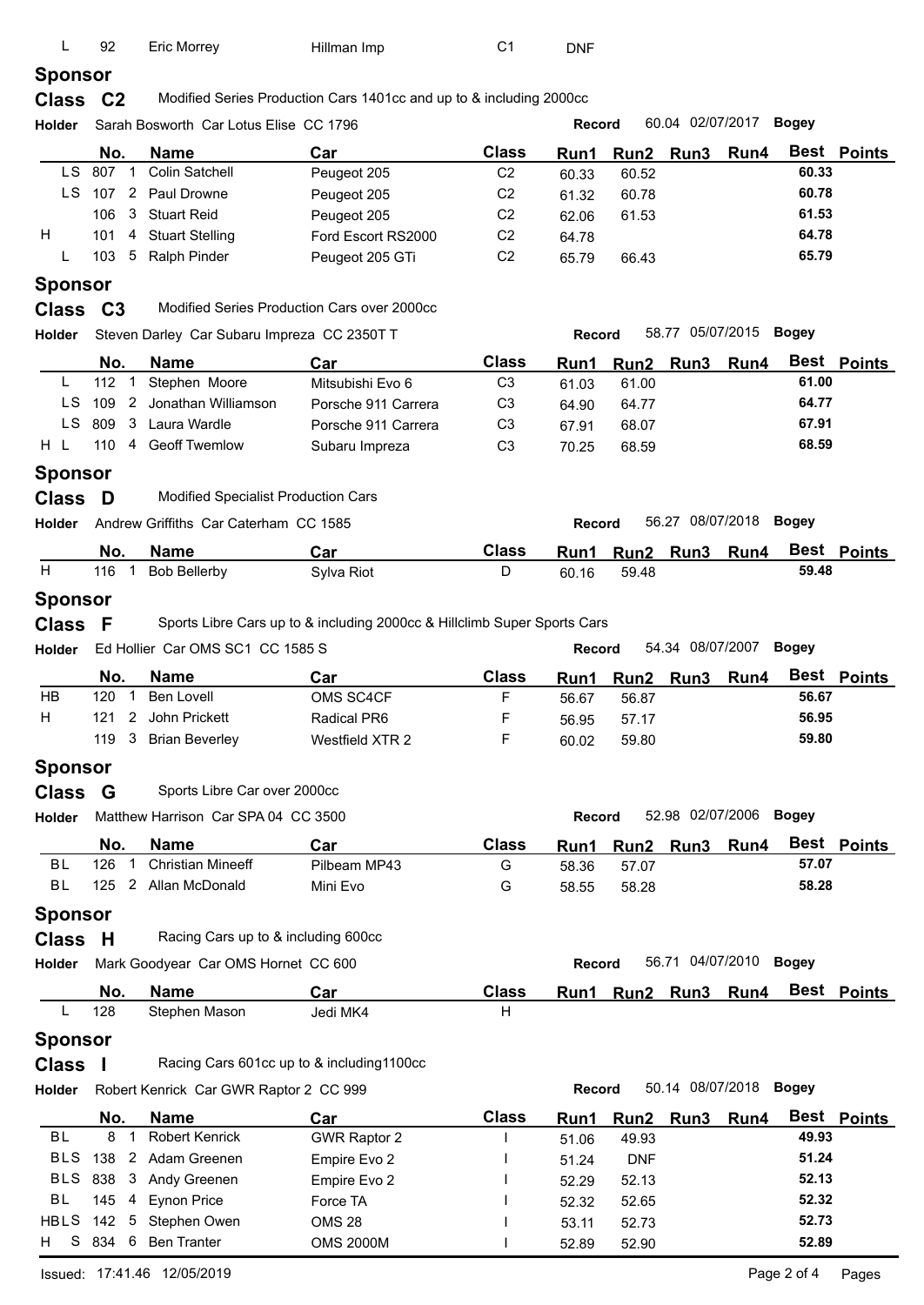| 140 7      | Ed Carter              | Force PT                                                                                                                                                                                                                                    | 52.94 | 53.32 | 52.94 |
|------------|------------------------|---------------------------------------------------------------------------------------------------------------------------------------------------------------------------------------------------------------------------------------------|-------|-------|-------|
|            |                        | Force TA                                                                                                                                                                                                                                    | 53.07 | 53.56 | 53.07 |
| 139        | Steve Marr             | PCD Saxon                                                                                                                                                                                                                                   | 53.16 | 53.61 | 53.16 |
|            |                        | Force PT                                                                                                                                                                                                                                    | 53.75 | 53.42 | 53.42 |
|            |                        | <b>OMS 3000M</b>                                                                                                                                                                                                                            | 54.48 | 56.95 | 54.48 |
|            |                        | <b>OMS 2000M</b>                                                                                                                                                                                                                            | 54.99 | 54.81 | 54.81 |
|            |                        | <b>OMS Hornet</b>                                                                                                                                                                                                                           | 58.36 | 55.04 | 55.04 |
|            |                        | OMS 28                                                                                                                                                                                                                                      | 55.59 | 55.57 | 55.57 |
|            |                        | Jedi MK1                                                                                                                                                                                                                                    | 56.45 | 55.79 | 55.79 |
|            |                        | <b>OMS 2000M</b>                                                                                                                                                                                                                            | 56.37 | 55.91 | 55.91 |
|            |                        | Force PT                                                                                                                                                                                                                                    | 58.24 | 57.18 | 57.18 |
|            |                        | <b>OMS 3000M</b>                                                                                                                                                                                                                            | 58.45 | 58.82 | 58.45 |
| 131 19     | <b>Lindsay Summers</b> | DJ Firehawk                                                                                                                                                                                                                                 | 58.52 | 58.98 | 58.52 |
| 132 20     | Keith Weeks            | Image FF5                                                                                                                                                                                                                                   | 59.13 | 58.90 | 58.90 |
| 837        | <b>Ben Hamer</b>       | OMS CF09                                                                                                                                                                                                                                    |       |       |       |
| H S<br>LS. | $H$ S<br>$H$ S         | 144 8<br>Darren Gumbley<br>9<br>136 10 Jack Cottrill<br>141 11 Harry Pick<br>134 12 Rob Spedding<br>143 13 David Tatham<br>HB S 842 14 Lynn Owen<br>133 15 Emma Rayson<br>135 16 John Stockley<br>840 17 Steve Carter<br>130 18 Paul Gibson |       |       |       |

## **Sponsor**

**Class** J1 Formula Ford 1600 Racing Cars manufactured before 1994

| Holder |     | Rob Spedding Car Vector TF93K CC 1600 |                    |              | 59.65 08/07/2018 <b>Bogey</b><br><b>Record</b> |           |  |      |       |                    |  |  |  |
|--------|-----|---------------------------------------|--------------------|--------------|------------------------------------------------|-----------|--|------|-------|--------------------|--|--|--|
|        | No. | Name                                  | Car                | <b>Class</b> | Run1                                           | Run2 Run3 |  | Run4 |       | <b>Best Points</b> |  |  |  |
|        | 148 | Samantha Lester                       | Van Diemen RF92    | J1           | 65.16                                          | 64.62     |  |      | 64.62 |                    |  |  |  |
|        |     | 149 2 Doug Auld                       | Ford Swift 93      | J1           | 68.28                                          | 68.63     |  |      | 68.28 |                    |  |  |  |
| H L    |     | 147 3 Ed McDonough                    | Dulon Formula Ford | J1           | 71.32                                          | 71.39     |  |      | 71.32 |                    |  |  |  |
|        |     |                                       |                    |              |                                                |           |  |      |       |                    |  |  |  |

#### **Sponsor**

| Class J2 |  | Racing Cars 1101cc up to & including 1600cc |
|----------|--|---------------------------------------------|
|----------|--|---------------------------------------------|

**Holder Record** 48.59 08/07/2018 **Bogey** Richard Spedding Car GWR Raptor CC 1598

|            | No.   | Name                      | Car               | <b>Class</b>   | Run1  | Run2 Run3  | Run4 |       | <b>Best Points</b> |
|------------|-------|---------------------------|-------------------|----------------|-------|------------|------|-------|--------------------|
| <b>HBL</b> | 9 1   | Leslie Mutch              | <b>GWR Raptor</b> | J2             | 52.70 | 51.58      |      | 51.58 |                    |
| BLS        |       | 155 2 David Warburton     | Gould GR59        | J2             | 51.77 | <b>RET</b> |      | 51.77 |                    |
|            |       | BLS 855 3 Allan Warburton | Gould GR59        | J2             | 54.84 | <b>RET</b> |      | 54.84 |                    |
| HBL.       |       | 154 4 John Mackenzie      | <b>OMS 2000E</b>  | J <sub>2</sub> | 54.94 | 55.45      |      | 54.94 |                    |
|            |       | BLS 853 5 Olivia Cooper   | Force TA          | J <sub>2</sub> | 56.22 | 56.46      |      | 56.22 |                    |
| BL         | 151 6 | Neal Coles                | OMS 28            | J <sub>2</sub> | 57.95 | 57.33      |      | 57.33 |                    |
| BLS        | 153   | Liam Cooper               | Force TA          | J <sub>2</sub> | 57.70 | 61.35      |      | 57.70 |                    |
|            |       |                           |                   |                |       |            |      |       |                    |

#### **Sponsor**

**Class K1** Racing Cars 1601cc up to & including 2000cc (normally aspirated engines)

| <b>Holder</b> | Paul Haimes Car Dallara F301 CC 1998 |  |                       |                     |                |       | 51.74 04/07/2010<br><b>Bogey</b><br><b>Record</b> |           |      |       |                    |  |  |  |
|---------------|--------------------------------------|--|-----------------------|---------------------|----------------|-------|---------------------------------------------------|-----------|------|-------|--------------------|--|--|--|
|               | No.                                  |  | <b>Name</b>           | Car                 | <b>Class</b>   | Run1  |                                                   | Run2 Run3 | Run4 |       | <b>Best Points</b> |  |  |  |
| <b>HBL</b>    | 164                                  |  | Johnathen Varley      | <b>GWR Predator</b> | K <sub>1</sub> | 52.86 | 53.04                                             |           |      | 52.86 |                    |  |  |  |
| HB.           |                                      |  | 166 2 Lee Griffiths   | <b>OMS 25</b>       | K <sub>1</sub> | 55.49 | 54.44                                             |           |      | 54.44 |                    |  |  |  |
| H L           |                                      |  | 165 3 Tim Elmer       | Dallara F399        | K <sub>1</sub> | 54.96 | 55.06                                             |           |      | 54.96 |                    |  |  |  |
| LS.           |                                      |  | 162 4 Terry Davis     | Reynard 913 TKD V8  | K <sub>1</sub> | 57.89 | 57.70                                             |           |      | 57.70 |                    |  |  |  |
| LS.           |                                      |  | 862 5 Tricia Davis    | Reynard 913 TKD V8  | K <sub>1</sub> | 60.06 | 59.22                                             |           |      | 59.22 |                    |  |  |  |
|               |                                      |  | S 159 6 John Cottrill | Pilbeam MP82        | K <sub>1</sub> | 61.62 | 59.42                                             |           |      | 59.42 |                    |  |  |  |
|               | S 859 7                              |  | Nikki Cottrill        | Pilbeam MP82        | K <sub>1</sub> | 59.93 | 61.32                                             |           |      | 59.93 |                    |  |  |  |
| H             | 161                                  |  | 8 George Bleasdale    | Pilbeam MP88        | K <sub>1</sub> | 60.73 | 60.43                                             |           |      | 60.43 |                    |  |  |  |
|               | 157                                  |  | 9 Andrew Colbourne    | Van Diemen RF02FX   | K <sub>1</sub> | 62.60 | 62.31                                             |           |      | 62.31 |                    |  |  |  |
| $H$ L         | 158 10                               |  | lan Tucker            | <b>OMS 28</b>       | K <sub>1</sub> | 62.37 | 63.41                                             |           |      | 62.37 |                    |  |  |  |
|               | 160                                  |  | <b>Gary Stephens</b>  | Dallara F399        | K <sub>1</sub> |       |                                                   |           |      |       |                    |  |  |  |

### **Sponsor**

**Class K2** Racing Cars 1601cc up to & including 2000cc (forced induction engines)

**Holder Record** 50.10 10/05/2015 **Bogey** Jos Goodyear Car GWR Raptor CC 1340S S **No. Name Car Car Class Run1 Run2 Run3 Run4 Best Points 5** 1 **Richard Spedding GWR Raptor 2 K2 49.28 49.65 49.28 Car** HBL 5 1 Richard Spedding GWR Raptor 2 K2 49.28 49.65 **49.28** BL 169 2 Simon Moyse Gould GR59 K2 52.61 53.80 **52.61**